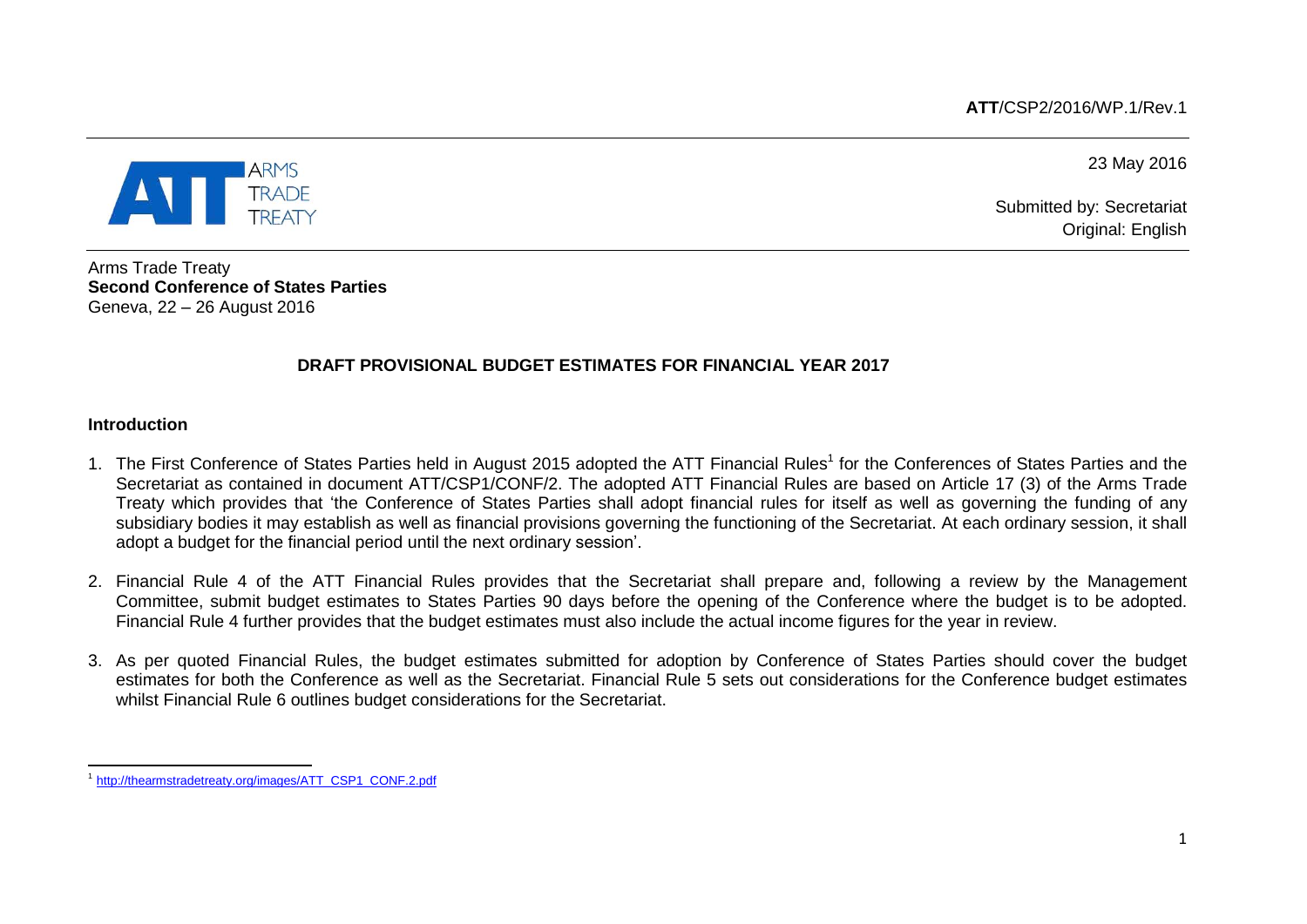4. In accordance with its mandate arising from the CSP1 adopted States Parties' Directive to the Secretariat, the 2017 budget estimates were prepared and are being submitted by the Secretariat in line with the provisions of Financial Rules with respect to calculations and timeline. These budget estimates were duly submitted to and reviewed by the Management Committee according to its own mandate outlined in the Management Committee's Terms of Reference as adopted by the First Conference of States Parties.

## **2016 Financial Year Income Figures**

- 5. Financial Rule 4.1 directs that budget estimates presented for adoption by the Conference of States Parties must provide the actual income figures for the period under review, which in this instance is the 2016 financial year.
- 6. The basis for the 2016 financial incomes is the 2016 budget. The provisional 2016 budget was adopted by CSP1 whilst the 2016 revised budget for the Secretariat for the financial period up to 31 December 2016, and the revised budget for the Conference, including a cost estimate for its second session as contained in ATT/CSP2/2016/EM/5 were adopted by the Extraordinary Meeting of 29 February 2016. In terms of the revised budget estimates, the total Secretariat budget stands at USD 785,525.00. In addition to that; the Secretariat budget recognises financial overheads to the tune of USD 458,230.00 covered by Switzerland as part of the hosting offer. The total revised budget for the Conference is USD 204,397.00 with an additional USD 249,000.00 from voluntary contributions specifically earmarked for the CSP2 Sponsorship Program.
- 7. The total ATT budget for 2016, inclusive of both the Secretariat and Conference, against which States' assessed contributions were expected, is USD 989,922.00. In terms of the Financial Rules, all States Parties are charged an assessed contribution towards the cost of the Secretariat, including staff costs. In addition to this, all states in attendance at each CSP are levied an attendance fee and share costs rendered by the Secretariat associated with the preparations of CSPs set at 30% of the total annual budget.
- 8. In line with this formula, in November 2016, UNDP dispatched 124 assessment notices to all the States affected by the application of Financial Rule 5 and 6. As of 01 July 2016, the total assessed financial contributions received from 35 States amounts to USD 609,617.41. This constitutes 62% of the total expected income from States. The total outstanding financial contributions from the rest of assessed States, is USD 380,304.59.
- 9. On 05 April 2016, in accordance with Financial Rule 8.1.c, the President of the Second Conference of States Parties wrote to the States with outstanding financial contributions to remind them of this situation. In the same reminders the President advised States that once the Headquarters' Agreement has been signed and the Secretariat has opened its bank account to be used to deposit financial contributions, the relevant details of such bank account will be communicated to the States.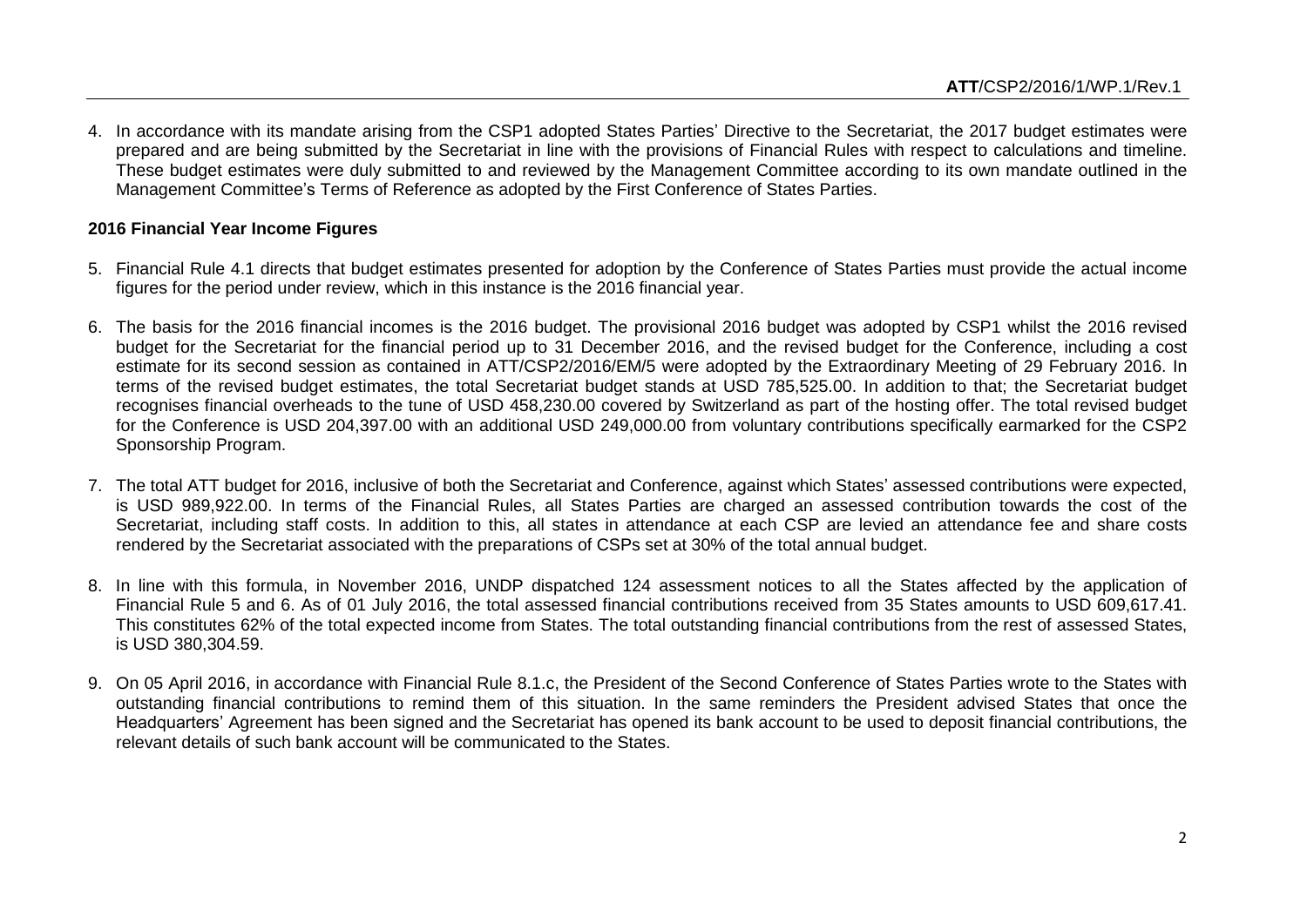- 10. It needs to be noted that a higher assessed financial contributions figure than the current one would have been achieved if the Secretariat bank account was operational throughout the period.
- 11. On the basis of the current Secretariat's staffing levels, it is projected that savings will realize on salaries and related personnel costs. Visibility of the projected savings will be clearer after CSP2 when States' assessed contributions are determined in accordance with Financial Rule 8.

#### **2017 Budget Considerations**

- 12. The 2017 budget estimates have been prepared according to the provisions of the ATT Financial Rules with particular reference to Financial Rule 5 and 6. The budget lines reflected in both the Conference and Secretariat budgets are consistent with Financial Rule 5.3.a and Financial 6.3 respectively with additional budget lines included for budget accuracy.
- 13. The preparation of the 2017 budget estimates considered a number of factors pertinent to the operations of the Arms Trade Treaty and these include:
	- a. Historical Information as it relates to previous ATT income and expenditure.
	- b. The Secretariat structure comprising of 3 staff members at salary levels P4 (Head of Secretariat), P3 (Policy Expert) and P2 (Administrative Expert) as approved by the Extraordinary Meeting in paragraph 23 of its Final Report referenced ATT/CSP2/2016/EM/6.
	- c. The Secretariat's Staff Rules and Regulations as a basis for calculation of staff and related costs.
	- d. The Extraordinary Meeting's decision reflected in paragraph 21 of the Final Report referenced ATT/CSP2/2016/EM/6, 'that future budgets for the approval of the Conference should contain budget lines that clearly identify the overhead paid to DCAF by Switzerland'.
	- e. The extent of the Swiss government support offered to the Secretariat as contained in the Agreement on Administrative Arrangements between Switzerland and the Secretariat as adopted through the application of the silence procedure.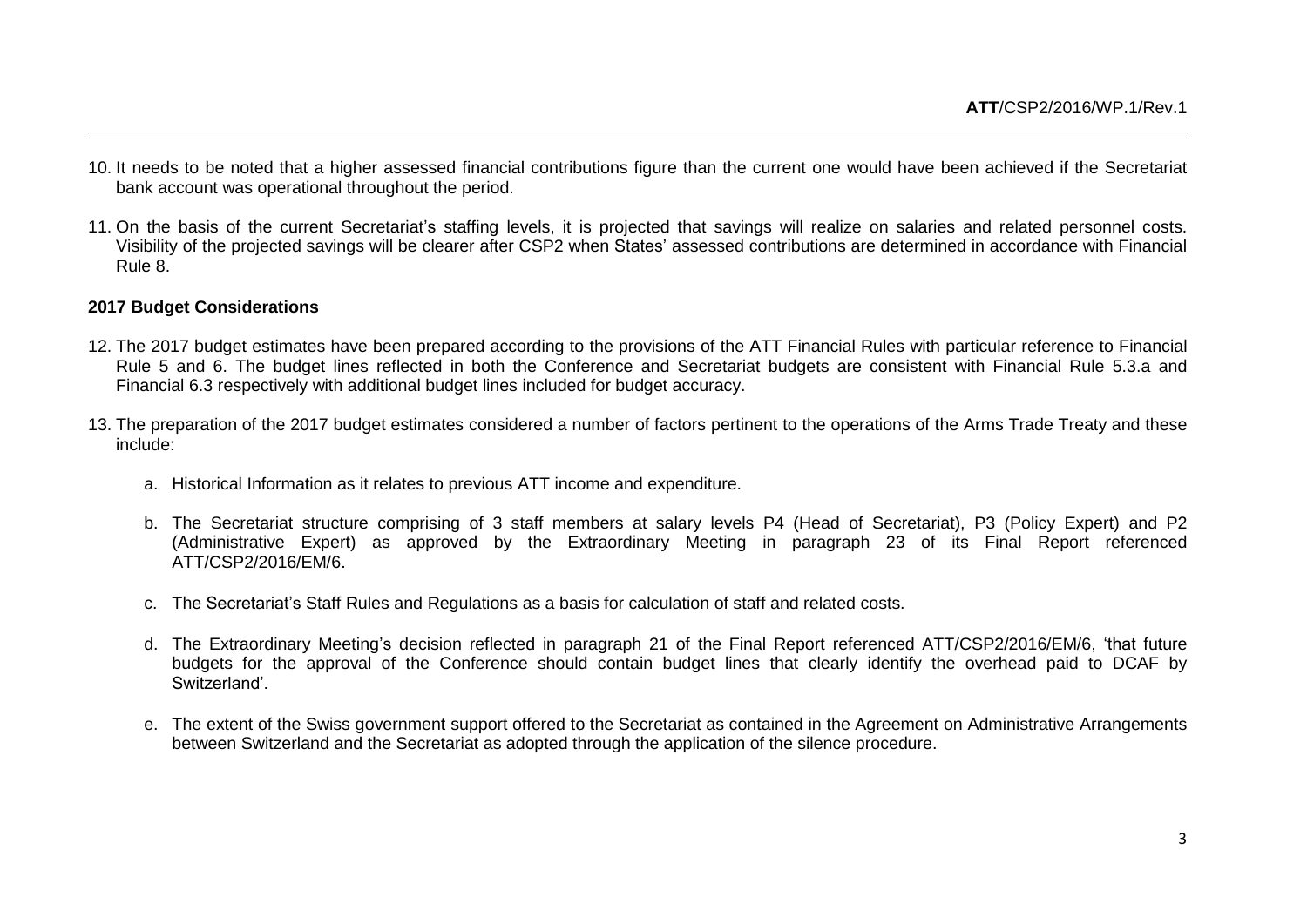## **Budget Administration**

- 14. On adoption by the Second Conference of States Parties, the budget will be managed by the Secretariat with the financial services support from DCAF as contemplated in the Agreement on Administrative Arrangements between Switzerland and the Secretariat.
- 15. In accordance with Financial Rule 8, the Secretariat will, by 15 October 2016, notify States of their assessed financial contributions to the adopted 2017 budget.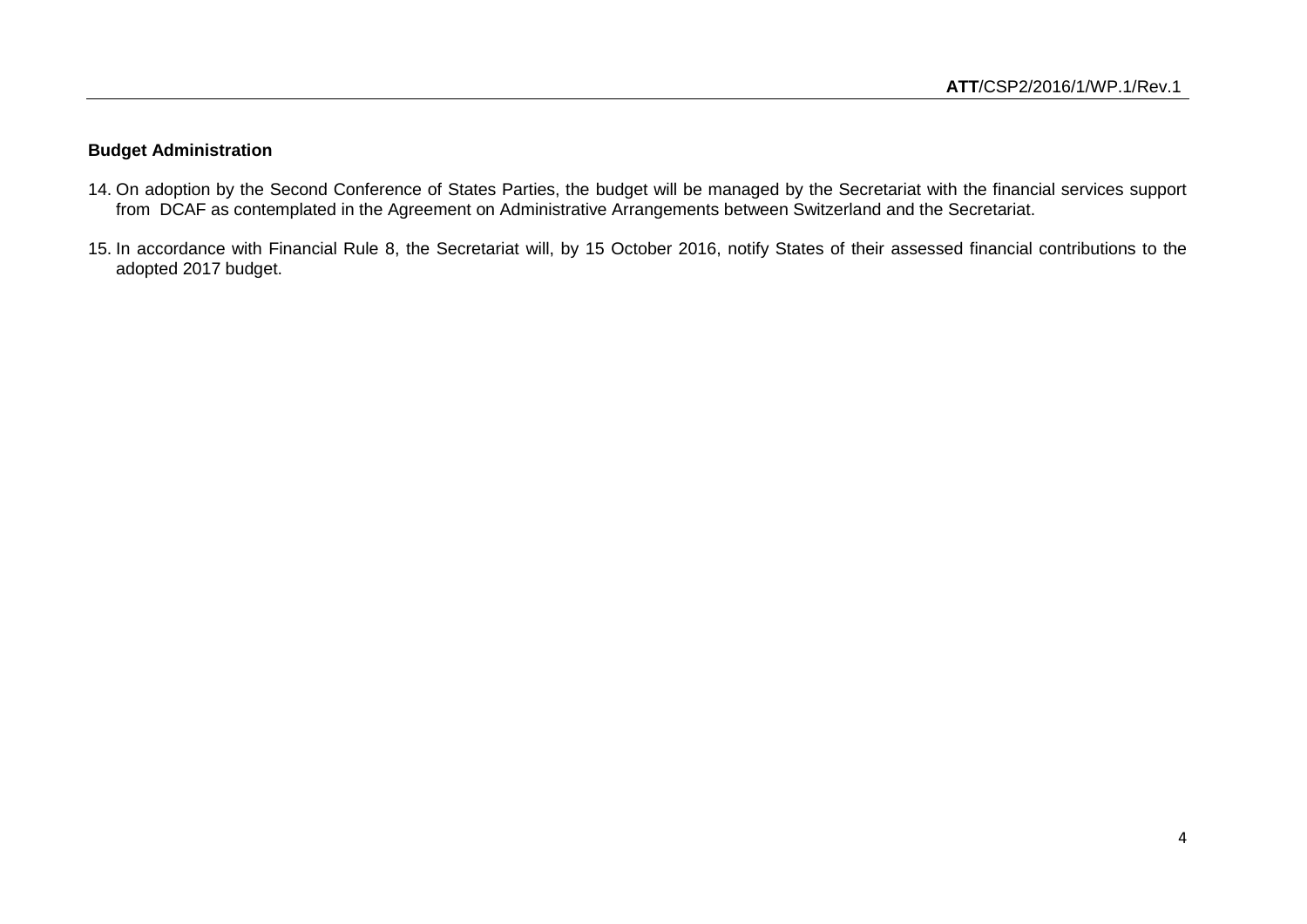|                                                     | ATT Secretariat: Draft Provisional Budget Estimate:2017.                                          |                 |                                                                                                 |
|-----------------------------------------------------|---------------------------------------------------------------------------------------------------|-----------------|-------------------------------------------------------------------------------------------------|
| Budget <sup>1</sup><br>Source                       | Item <sup>1</sup>                                                                                 | est. cost (USD) | <b>Comments</b>                                                                                 |
|                                                     | Salary P4 <sup>iv,v</sup> - 12 months 2017                                                        | 281,136         | based on ATT Staff Rules and Regulations                                                        |
|                                                     | Salary P3 <sup>v</sup> - 12 months 2017                                                           | 240,239         | based on ATT Staff Rules and Regulations                                                        |
|                                                     | Salary P2 <sup>v</sup> - 12 months 2017                                                           | 197,486         | based on ATT Staff Rules and Regulations                                                        |
|                                                     | General temporary assistance (if needed)                                                          | 37,000          | 148 days of consultancy (Junior specialist - 250 USD/day)                                       |
|                                                     | Consultants / Outsourcing (as needed)                                                             | 30,000          | 60 days of consultancy (Specialist - 500 USD/day)                                               |
|                                                     | Staff international travel costs (inclusive of travel booking services, and                       | 38,406          | Average cost of 5,000 USD/trip (4 trips for P4, 2 trips for P3, 1 trip for P2);                 |
|                                                     | local transportation)                                                                             |                 | travel booking services 306 USD (34 USD/trip (6 trips)); and local transport                    |
| <b>ASSESSED from States</b>                         | Staff training                                                                                    | 4,200           | 1,400 USD/staff member                                                                          |
| Parties <sup>iii</sup>                              | Utilization of IT & Telecommunication Services (cell phone calls, fix line<br>calls, copies made) | 12,500          |                                                                                                 |
|                                                     | Treaty website development                                                                        | 40,000          |                                                                                                 |
|                                                     | Audit fees                                                                                        | 8,000           |                                                                                                 |
|                                                     | Legal services (related to procurement, personnel matters etc.)                                   | 5,000           |                                                                                                 |
|                                                     | Insurance                                                                                         | 10,825          |                                                                                                 |
|                                                     | Miscellaneous (Stationery, Toner, etc.)                                                           | 7,000           |                                                                                                 |
|                                                     | <b>Subtotal ASSESSED</b>                                                                          | 911,792         | Total of which 30% is assessed as per Financial Rule 5,<br>70% assessed as per Financial Rule 6 |
| IN-KIND by host vi                                  | Office premises (inclusive of building management) - 12 months                                    | 80,954          | Covered by the host state: 2017 Office Premises= 76,606 CHF, Archival space = 6,000 CHF         |
|                                                     | Guarding and security of premises                                                                 | $\Omega$        | Covered by the host state, through host organization                                            |
|                                                     |                                                                                                   |                 | 2017 IT line rent = 4,800 CHF, IT purchases = 2,000 CHF; 2017: IT maintenance and support       |
|                                                     | IT & Telecommunication Services (IT hardware, IT software, IT support                             | 42,710          | $=$ 34,214 CHF, 2017 mobile phone subscription = 1368 CHF; 2017 copy machine rent =             |
|                                                     | (labour) and Treaty website maintenance and support vil                                           |                 | 1,200 CHF                                                                                       |
|                                                     | Accounting and financial administration (including related to the                                 | 24,500          | financial services = 25,000 CHF                                                                 |
|                                                     | collection of contributions)                                                                      |                 |                                                                                                 |
|                                                     | Human resources administration                                                                    | 29,400          | 2016: HR 30,000 CHF                                                                             |
|                                                     | Personnel support services (DCAF staff member)                                                    | 43,230          | 2017: Assistant salary + social costs = 44,112 CHF (12 months 50%)                              |
|                                                     | DCAF Overhead 2017                                                                                | 22,079          | 2017: DCAF overhead = 22,530 CHF                                                                |
| <b>Residual Swiss ONCE-</b><br>OFF START-UP CAPITAL | Office furniture, equipment (acquisition, rental and maintenance) <sup>viii</sup>                 | 49,000          | Covered by the host state, through host organization                                            |
|                                                     | Subtotal SWISS OFFER <sup>ix</sup>                                                                | 291,873         |                                                                                                 |
| <b>VOLUNTARY</b>                                    | N/A                                                                                               | N/A             |                                                                                                 |
|                                                     | <b>Subtotal VOLUNTARY</b>                                                                         |                 |                                                                                                 |
| <b>TOTAL</b>                                        |                                                                                                   | 1,203,665       |                                                                                                 |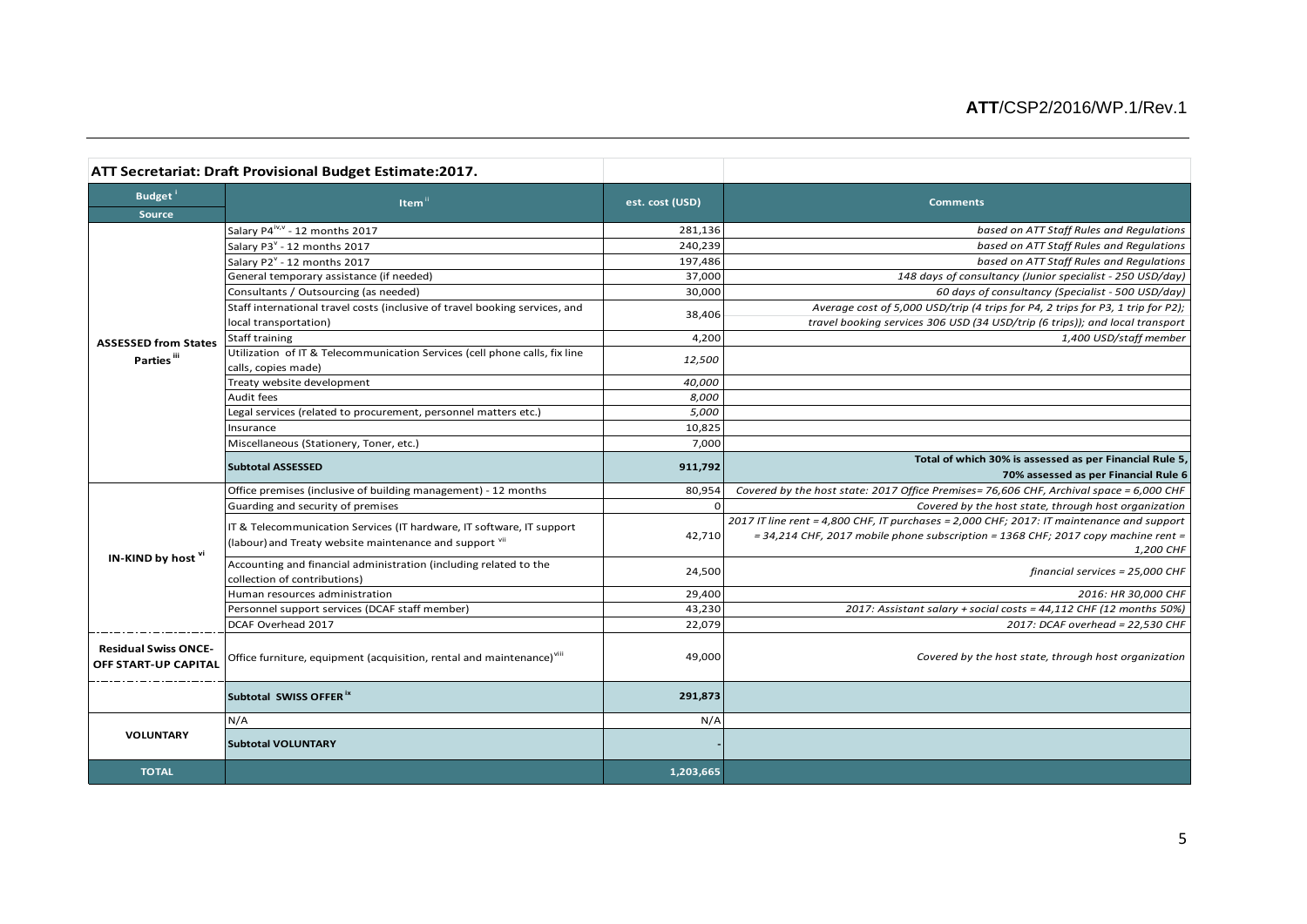|                                                                                                                    |                                      | Conference (3CSP): Draft Provisional Budget Estimante:2017 |                 |                                                                                                              |
|--------------------------------------------------------------------------------------------------------------------|--------------------------------------|------------------------------------------------------------|-----------------|--------------------------------------------------------------------------------------------------------------|
| Budget <sup>x</sup><br>source                                                                                      | Type <sup>ii</sup>                   | <b>Item</b>                                                | est. cost (USD) | <b>Comments</b>                                                                                              |
| <b>ASSESSED</b><br>from<br>participating<br>states <sup>xi</sup><br><b>CSP</b> in Geneva at<br>CICG <sup>xvi</sup> | 3CSP <sup>xii</sup>                  | Conference venue <sup>xiii, xvi</sup>                      | 6,122           | No rent if held at CICG, Geneva;<br>Estimated Charge for Conference Services (CICG) = CHF 6,000              |
|                                                                                                                    |                                      | Documentation <sup>xiii</sup>                              | 16,500          | Translation (French and Spanish)                                                                             |
|                                                                                                                    |                                      | In-session Interpretation <sup>xiii</sup>                  | 62,500          | Interpretation equipment & human resources (interpreters)                                                    |
|                                                                                                                    |                                      | Conference equipment and supplies <sup>xiii</sup>          | 3,300           | Photocopy paper, basic office supplies                                                                       |
|                                                                                                                    |                                      | IT Support <sup>xiii</sup>                                 | 70,000          | IT equip. (computers/printers, document reprod., website and online<br>registration system, streaming, wifi) |
|                                                                                                                    | <b>Subtotal 3CSP</b>                 |                                                            | 158,422         |                                                                                                              |
|                                                                                                                    | Management                           | Travel (if needed)                                         | 11,000          |                                                                                                              |
|                                                                                                                    | Committee <sup>xiii</sup>            | Facilitation of meetings                                   | 5,500           | Conference space                                                                                             |
|                                                                                                                    | <b>Subtotal Management Committee</b> |                                                            | 16,500          |                                                                                                              |
|                                                                                                                    | 3CSP <sup>xii</sup>                  | Design and printing                                        | 1,650           | Banners, posters, invitations, logo, badges, name plates, participants kits                                  |
|                                                                                                                    |                                      | Security                                                   | 5,900           | CSP Security and dedicated Security Officer mandatory in the WMO premises                                    |
| <b>ASSESSED</b>                                                                                                    |                                      |                                                            |                 | for meetings with 60 and more participants                                                                   |
| when                                                                                                               |                                      | Medical support                                            | 550             |                                                                                                              |
| <b>CSP</b> is in Geneva at<br><b>CICG</b>                                                                          |                                      | Decoration<br>Miscellaneous                                | 880<br>1,100    |                                                                                                              |
|                                                                                                                    |                                      | Staff                                                      | 11,000          | Conference manager, local support staff                                                                      |
|                                                                                                                    | <b>Subtotal 3CSP</b>                 |                                                            | 21,080          |                                                                                                              |
| <b>Subtotal ASSESSED</b>                                                                                           |                                      |                                                            | 196,002         |                                                                                                              |
| <b>IN-KIND</b><br>by host when                                                                                     | 3CSP                                 | Conference venue                                           |                 |                                                                                                              |
|                                                                                                                    |                                      | Catering                                                   |                 | Lunches, coffee breaks, reception                                                                            |
|                                                                                                                    |                                      | Design and printing                                        |                 | Banners, posters, invitations, logo, badges, name plates, participants kits                                  |
|                                                                                                                    |                                      | Transport                                                  |                 | Buses/cars, for airport, opening ceremony etc.                                                               |
|                                                                                                                    |                                      | Security                                                   |                 |                                                                                                              |
| CSP is outside of<br><b>GENEVA</b>                                                                                 |                                      | Medical support                                            |                 |                                                                                                              |
|                                                                                                                    |                                      | Decoration                                                 |                 |                                                                                                              |
|                                                                                                                    |                                      | Miscellaneous                                              |                 |                                                                                                              |
|                                                                                                                    |                                      | Staff                                                      |                 | Conference manager, local support staff                                                                      |
| <b>Subtotal IN-KIND</b>                                                                                            |                                      |                                                            |                 |                                                                                                              |
| <b>VOLUNTARY</b>                                                                                                   | 3CSP                                 | Sponsorship programme <sup>xiv</sup>                       | 255,000         | Sponsorship programme, to support participation of delegates from developing<br>countries $x^{\nu}$          |
| <b>Subtotal VOLUNTARY</b>                                                                                          |                                      |                                                            | 255,000         |                                                                                                              |
| <b>TOTAL conference cost</b>                                                                                       |                                      |                                                            | 196,002         | Total does not include voluntary contributions towards the sponsorship<br>programme                          |